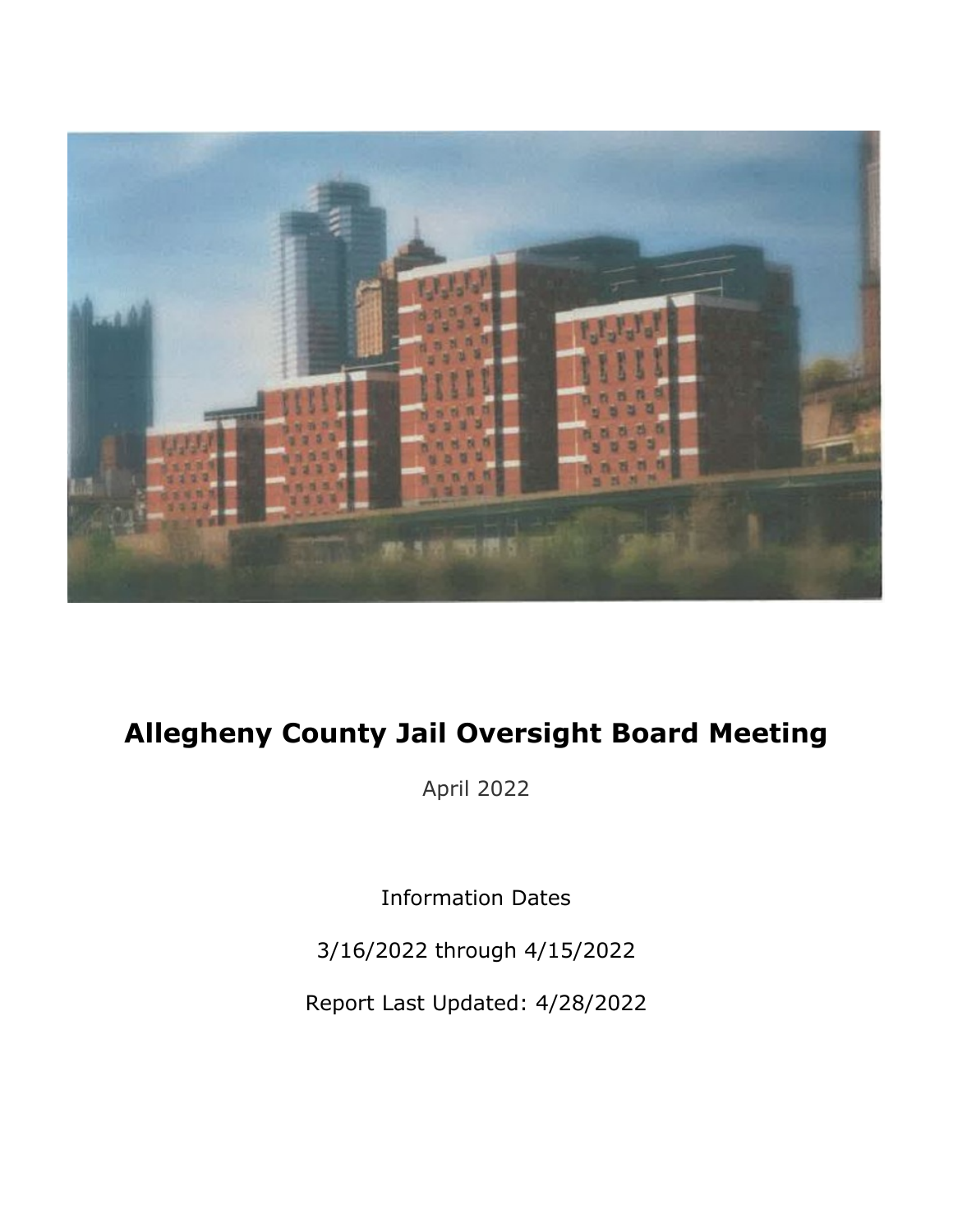# I.Census

The monthly census snapshot below shows the point in time Jail population as of  $4/1/2022$ .

## 1. Jail census by security classification level

|                    | Female | Male  | <b>Grand Total</b> | <b>MINIMUM</b><br>(19%)<br>266 |  |
|--------------------|--------|-------|--------------------|--------------------------------|--|
| <b>MAXIMUM</b>     | 43     | 617   | 660                | <b>MAXIMUM</b><br>660          |  |
| <b>MEDIUM</b>      | 53     | 457   | 510                | (46%)                          |  |
| <b>MINIMUM</b>     | 50     | 216   | 266                |                                |  |
| <b>Grand Total</b> | 146    | 1,290 | 1,436              | <b>MEDIUM</b><br>510 (36%)     |  |

### 2. Jail census by gender

|                    | Female           | Male  | <b>Grand Total</b> |
|--------------------|------------------|-------|--------------------|
| Adults             | 146              | 1,273 | 1,419              |
| Juveniles          | $\left( \right)$ | 17    | 17                 |
| <b>Grand Total</b> | 146              | 1,290 | 1,436              |

## 3. Alternative Housing census

| Grand Total | Male | Female |
|-------------|------|--------|
| 141         | 118  | 23     |

## 4. New committments to the jail for the past 12 months

Note that data for the most recent month is only through the 15th of the month.

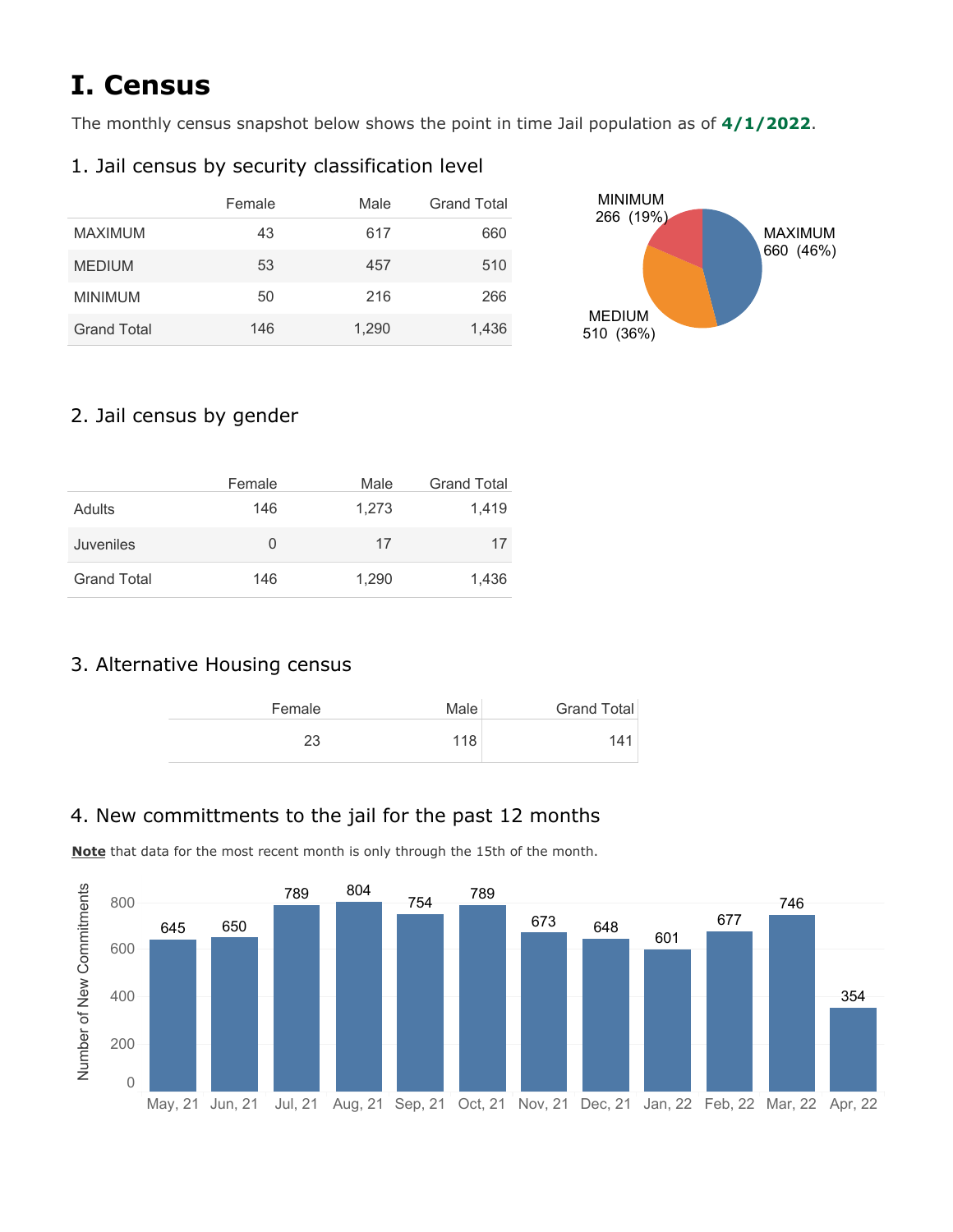## **II. Programs and Services**

### 1. Alternative Housing, Re-Entry, and Hope Pre-Release Programs

Table below presents unduplicated counts of active clients, newly enrolled clients, clients who exited the program, clients who successfully completed the program, as well as successful completion rates for the reporting time period (3/16/2022 - 4/15/2022)

|                                          | <b>Total Active</b> | New Clients | <b>Exited Clients</b> | Clients Who<br>Successfully<br>Completed | Successful<br>Completion<br>Rate |
|------------------------------------------|---------------------|-------------|-----------------------|------------------------------------------|----------------------------------|
| Alternative Housing (ACTA)               | 40                  | $\mathbf 0$ | $\mathbf{0}$          | 0                                        |                                  |
| Alternative Housing (Renewal)            | 143                 | 43          | 32                    | 16                                       | 50%                              |
| Alternative Housing (The Program Center) | 20                  | 7           | 5                     | 2                                        | 40%                              |
| Re-Entry (Sentenced)                     | 38                  | 7           | 2                     | $\Omega$                                 | 0%                               |
| Re-Entry (Detained)                      | 73                  | 4           | 6                     | $\mathbf{0}$                             | $0\%$                            |
| Re-Entry (Court Ordered Re-Entry)        | 0                   | $\mathbf 0$ | $\Omega$              | $\overline{0}$                           |                                  |
| Hope Pod                                 | 58                  | $\mathbf 0$ | $\Omega$              | $\mathbf{0}$                             |                                  |
| <b>Unduplicated Total</b>                | 350                 | 60          | 44                    | 18                                       | 41%                              |

### 2. Other inmate programs in ACJ (3/16/2022 - 4/15/2022)

### 2.1 AA and NA 12 Step Meetings

Alcoholics Anonymous and Narcotics Anonymous (AA / NA) 12 Step Fellowship Meetings are held 5 times per week. Male and female inmates participate voluntarily in these meetings. Table below shows how many males and females attended the meetings during reporting period. Note that these are not distinct client counts - if a person attended the meeting twice he/she will be counted twice.

| Number of<br><b>Meetings Attended</b> | Female | Male | <b>Grand Total</b> |  |
|---------------------------------------|--------|------|--------------------|--|
| AA                                    | 0      | 0    |                    |  |
| <b>NA</b>                             | 0      |      |                    |  |
| <b>Grand Total</b>                    |        |      |                    |  |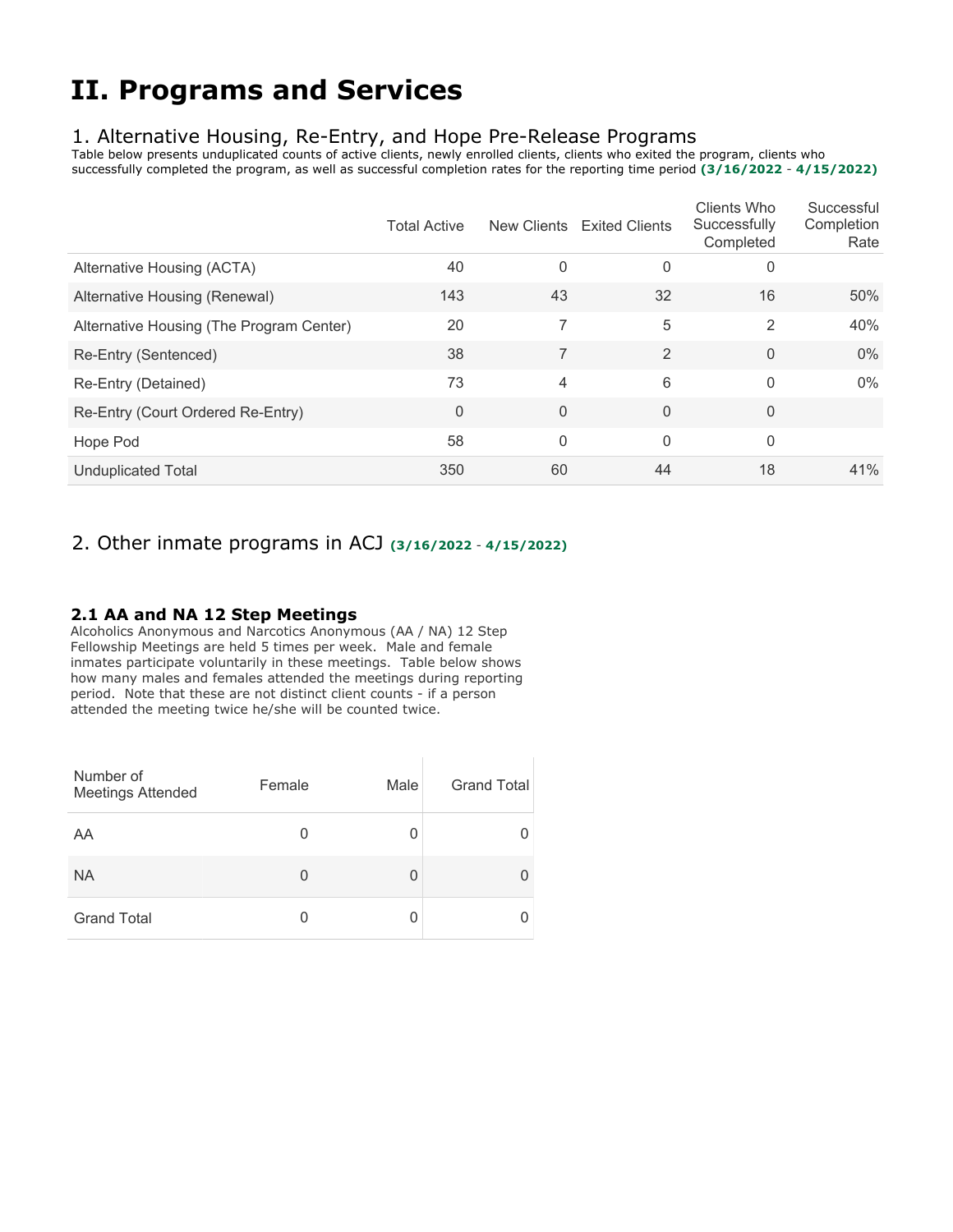### 3. Services by number of participants

Services provided by contracted providers or volunteers in Allegheny County Jail or at the Alternative Housing Facilities are shown in the charts below and in the table on the following page.

In addition to the services shown on below, inmates in Alternative Housing may also be referred out to services in the community. These outside referrals are shown in the following pages.

### 3.1 Services offered in ACJ during reporting timeframe

The below set of tables and figures present counts of active services, new services, closed services, successfully completed services, as well as successful completion rates for the reporting time period (3/16/2022 - 4/15/2022)

#### Active services (count of services)



#### New services (count of services), service closures (count of services), and service completion rates

|                                                    | Active<br><b>Services</b> | <b>New</b><br>Services | Closed<br>Services | <b>Services</b><br>Successfully<br>Completed | Successful<br>Completion<br>Rate |
|----------------------------------------------------|---------------------------|------------------------|--------------------|----------------------------------------------|----------------------------------|
| <b>Batterers Intervention Program</b>              | 75                        | $\Omega$               | 0                  | 0                                            |                                  |
| <b>Cognitive Behavioral Treatment</b>              | 80                        | 60                     | 5                  | $\overline{4}$                               | 80%                              |
| Cognitive Behavioral Treatment - Maintenance Group | 13                        |                        | 8                  | 7                                            | 88%                              |
| Diversion Drug and Alcohol                         | 103                       | 34                     | 37                 | 26                                           | 70%                              |
| Drug and Alcohol                                   | 531                       | $\Omega$               | 0                  | $\mathbf 0$                                  |                                  |
| Drug and Alcohol Education                         | 198                       | $\Omega$               | 0                  | $\overline{0}$                               |                                  |
| Education                                          | 180                       | $\Omega$               | 3                  | $\Omega$                                     | $0\%$                            |
| <b>Employment and Training</b>                     | $\overline{2}$            | $\Omega$               | 0                  | $\overline{0}$                               |                                  |
| <b>Family Support</b>                              | 161                       | 70                     | 44                 | 29                                           | 66%                              |
| Mentoring                                          | 3                         | $\Omega$               | 2                  | 2                                            | 100%                             |
| <b>Grand Total</b>                                 | 1,346                     | 165                    | 99                 | 68                                           | 69%                              |

#### Closure reasons (count of services)

| Service Name                                       | Successful<br>Completion | Withdrew/<br>Removed | Release/<br>Transfer | Other          | Total |
|----------------------------------------------------|--------------------------|----------------------|----------------------|----------------|-------|
| <b>Cognitive Behavioral Treatment</b>              | 4                        | 0                    |                      | 0              | 5     |
| Cognitive Behavioral Treatment - Maintenance Group |                          | $\Omega$             |                      | $\Omega$       | 8     |
| Diversion Drug and Alcohol                         | 26                       | 5                    | 2                    | 4              | 37    |
| Education                                          | $\Omega$                 |                      | 2                    | $\Omega$       | 3     |
| <b>Family Support</b>                              | 29                       | $\overline{4}$       |                      | 4              | 44    |
| Mentoring                                          | $\mathfrak{p}$           | $\Omega$             | $\overline{0}$       | $\overline{0}$ | 2     |
| <b>Grand Total</b>                                 | 68                       | 10                   | 13                   | 8              | 99    |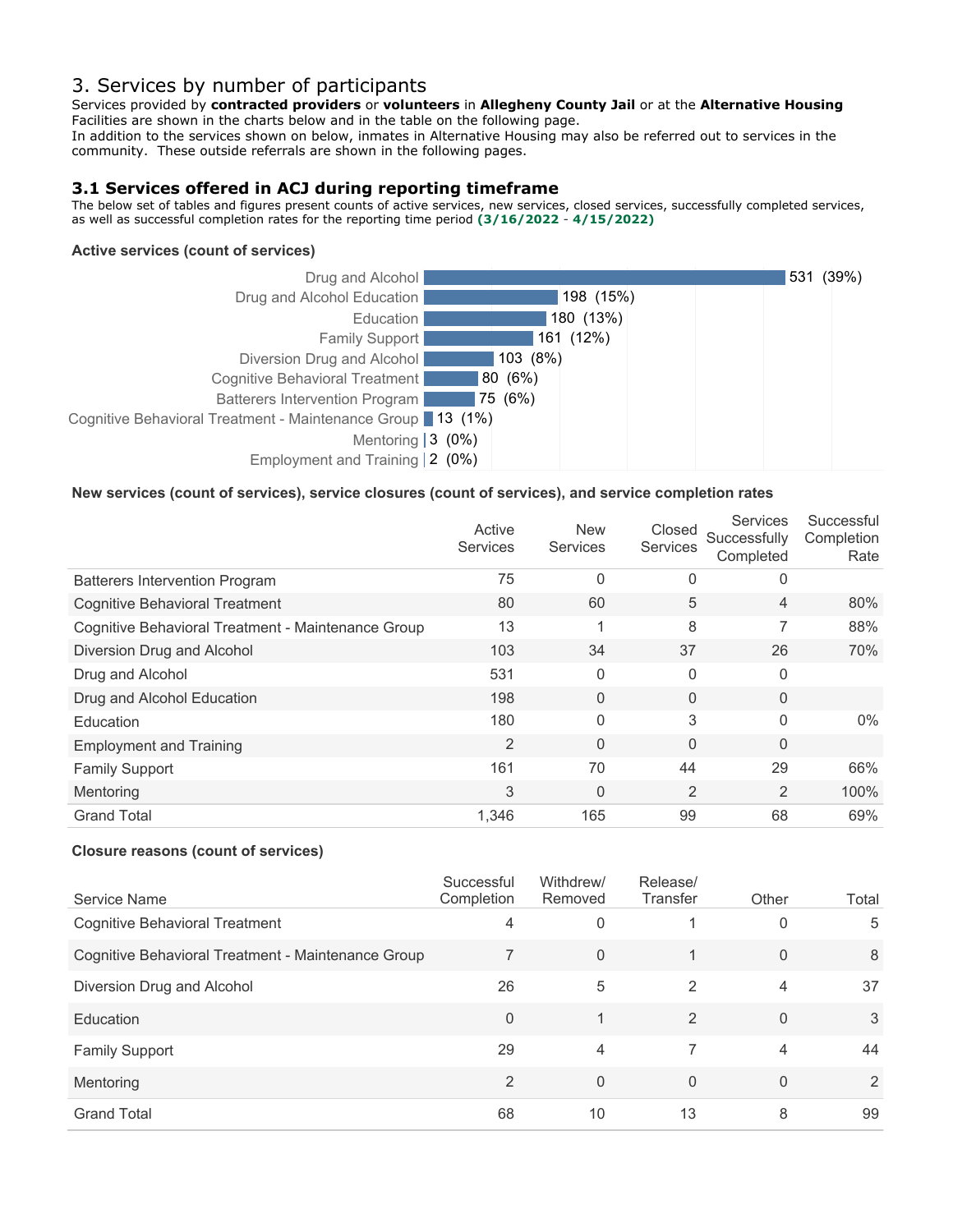#### 3.2 Services offered in Alternative Housing sites during reporting timeframe

The below set of tables and figures on this page present counts of active services, new services, closed services, successfully completed services, as well as successful completion rates for the reporting time period (3/16/2022 - 4/15/2022) Note: CBT stands for Cognitive Behavioral Therapy.

#### Active services (count of services)



#### New services (count of services), service closures (count of services), and service completion rates

| <b>AH Site</b>     | Service Name                          | Active<br><b>Services</b> | <b>New Services</b> | Closed<br>Services        | Services<br>Successfully<br>Completed | Successful<br>Completion<br>Rate |
|--------------------|---------------------------------------|---------------------------|---------------------|---------------------------|---------------------------------------|----------------------------------|
| Renewal            | <b>Batterers Intervention Program</b> | 1                         | 1                   | 1                         | $\boldsymbol{0}$                      | $0\%$                            |
|                    | Drug and Alcohol                      | 14                        | $\boldsymbol{9}$    | $\ensuremath{\mathsf{3}}$ | $\mathfrak{Z}$                        | 100%                             |
|                    | <b>Employment and Training</b>        | 7                         | $6\,$               | 4                         | 4                                     | 100%                             |
|                    | <b>Mental Health Services</b>         | 11                        | $\overline{4}$      | $\overline{4}$            | $\mathfrak{Z}$                        | 75%                              |
| <b>Grand Total</b> |                                       | 33                        | 20                  | 12                        | 10                                    | 83%                              |

#### Closure reasons (count of services)

| <b>AH Site</b>     | Service Name                          | Successful<br>Completion | Withdrew/<br>Removed | Release/<br>Transfer | Other          | Total |
|--------------------|---------------------------------------|--------------------------|----------------------|----------------------|----------------|-------|
| Renewal            | <b>Batterers Intervention Program</b> | $\boldsymbol{0}$         | $\mathbf 0$          | $\overline{0}$       | $\mathbf 0$    |       |
|                    | Drug and Alcohol                      | $\sqrt{3}$               | $\mathbf 0$          | $\mathbf 0$          | $\overline{0}$ | 3     |
|                    | <b>Employment and Training</b>        | $\overline{4}$           | 0                    | $\overline{0}$       | $\overline{0}$ | 4     |
|                    | <b>Mental Health Services</b>         | 3                        | $\mathbf 0$          | $\overline{0}$       | 1              | 4     |
| <b>Grand Total</b> |                                       | 10                       | $\mathbf 0$          | 0                    |                | 12    |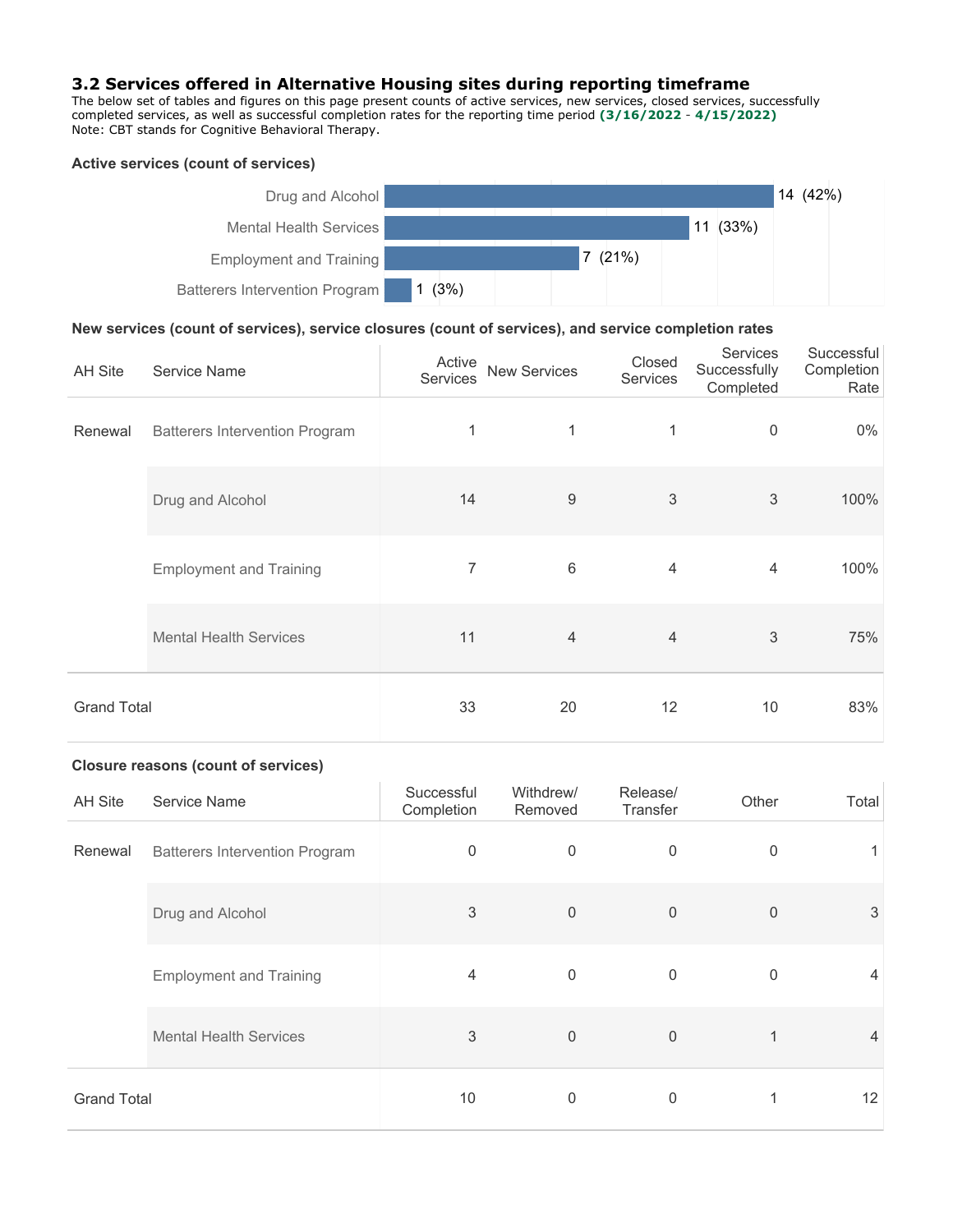#### Outside service referrals (count of service referrals)

The following are additional service referrals made to **outside agencies** in the **community** for inmates in Alternative Housing. Social services include public benefits, transportation assistance, child care, legal aid, and other services.



#### Services by site

#### **Community service**

|                              | Renewal | <b>Grand Total</b> |
|------------------------------|---------|--------------------|
| <b>Active Services</b>       | 40      | 40                 |
| <b>New Services</b>          | 7       | ⇁                  |
| <b>Community Service Hrs</b> | 1,866.3 | 1,866.3            |

#### Work release

|                                                        | Renewal | <b>Grand Total</b> |
|--------------------------------------------------------|---------|--------------------|
| <b>Distinct Clients Employed</b><br>During Program     | 6       | 6                  |
| <b>Distinct Clients Employed</b><br>On Report End Date | 0       |                    |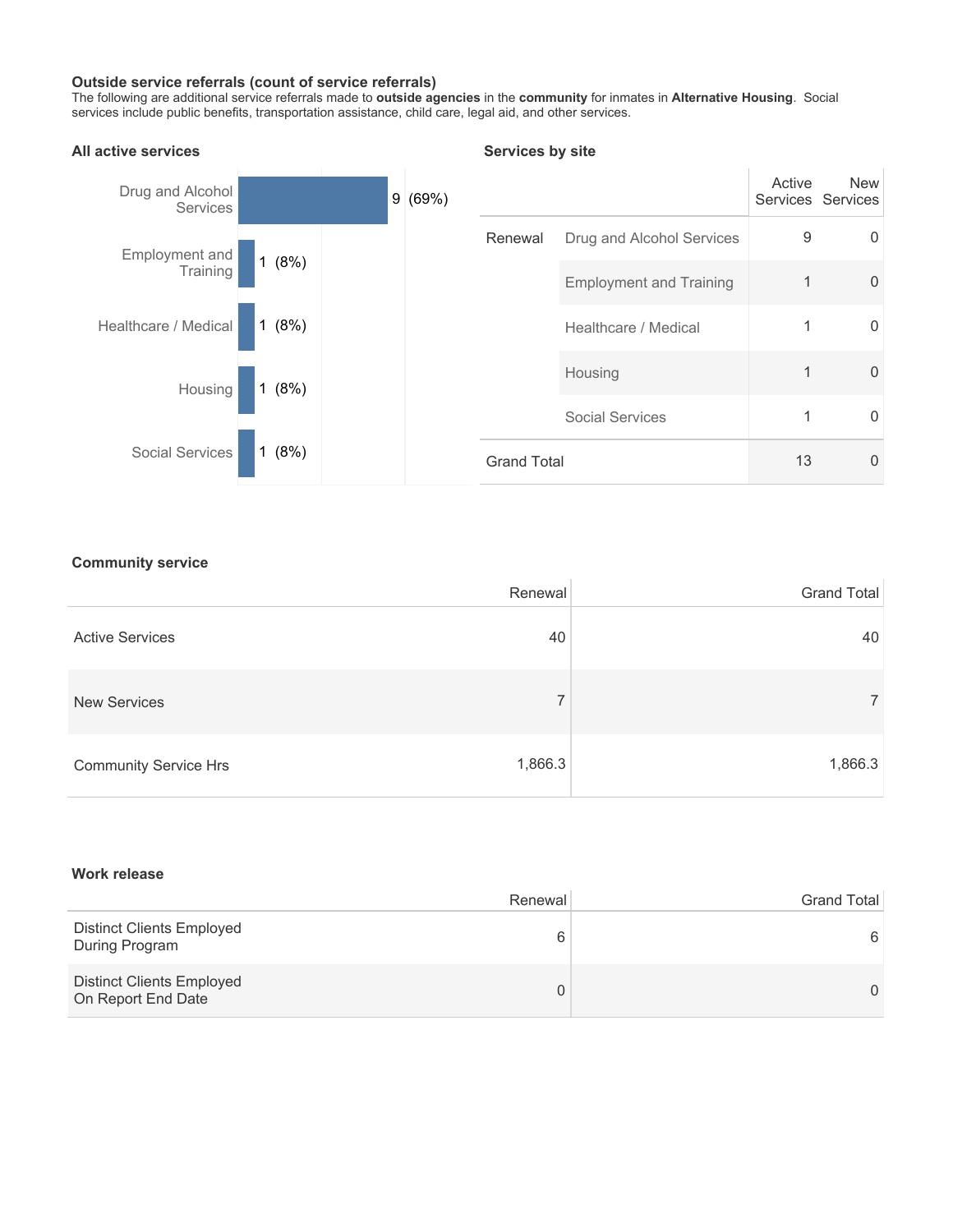#### **3.3 Information and Referral**

The Information and Referral phone lines aid family members of inmates and other community members. The figure below show the number of calls received during the timeframe by the type of inquiry. (3/16/2022 - 4/15/2022)



#### 3.4 Chaplain's Office and Religious Services

Note: All Chaplaincy data is for the month of Mar 2022.

### Participation in religious services, religious study groups, and pastoral visitation

Total attendance within the timeframe may include duplicate counts of inmates served if inmates choose to participate in more than one service or group per month or request multiple visitations in one month.

| Religious Services for Specific F | Services | <b>Group Study</b> | Visitation | Total |
|-----------------------------------|----------|--------------------|------------|-------|
| Buddhist*                         |          |                    |            | 0     |
| Catholic*                         | 45       | 20                 | 198        | 263   |
| Jehovah's Witness*                |          |                    |            | 0     |
| Jewish*                           |          |                    | 23         | 23    |
| Muslim*                           |          | 13                 | 54         | 75    |
| Native American                   |          |                    |            | 0     |
| Protestant*                       | 68       | 14                 | 202        | 284   |
| Total                             | 121      |                    | 477        | 645   |

\*These services were also broadcast on television although exact viewer counts are not available.

#### **General visitation**

Visitation is conducted by professional and volunteer chaplains, seminarians, and designated religious advisors and usually occurs on the housing units.

| Professional Chaplain           | 454 |
|---------------------------------|-----|
| Volunteer Chaplain              |     |
| <b>Religious Advisor</b>        |     |
| Total                           | 454 |
| Disciplinary Housing Unit (DHU) | 18  |
| Mental Health Pod               | 30  |
| Total                           | 48  |
|                                 |     |

#### Notifications

| Notifications to inmates regarding death of a family member    |   |
|----------------------------------------------------------------|---|
| Notifications to inmates regarding illness of a family member  |   |
| Notifications to family regarding death of an inmate           |   |
| Notifications to family regarding serious illness of an inmate |   |
| Contact visits related to death or serious illness             |   |
| Total                                                          | З |

#### Other inmate services

| # of inmates receiving New Court Orientation  |    |
|-----------------------------------------------|----|
| # of Indigent inmates receiving care packages |    |
| # of Inmates receiving reading glasses        | 13 |
| Total                                         | 19 |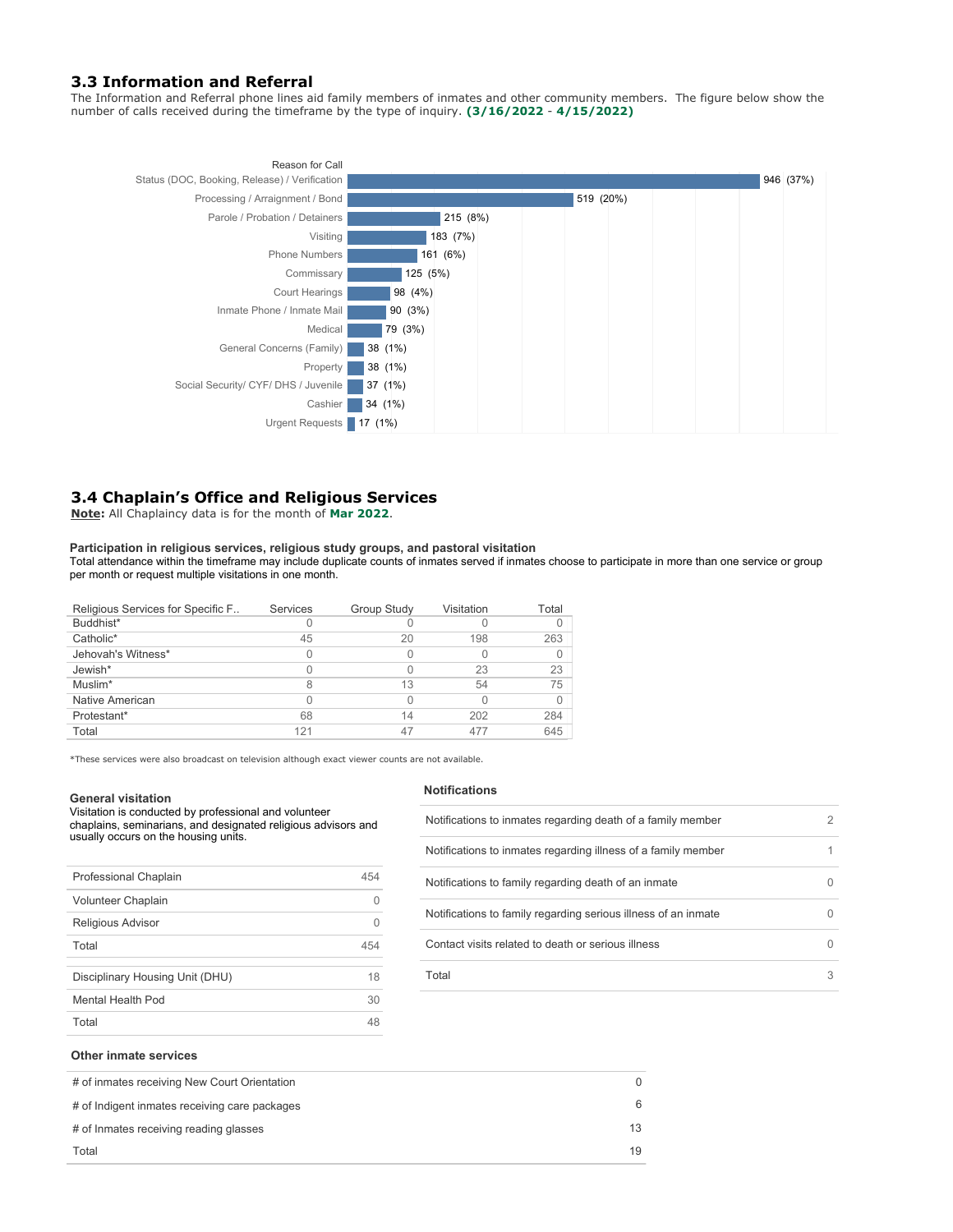## III. Visitation

The percent of inmates receiving visits is calculated as the unduplicated number of inmates who received a visit divided by the total number of inmates in the facility during the timeframe. This total number of inmates includes those who are incarcerated for only a few days or weeks.

All visitation counts are for report period (3/16/2022 - 4/15/2022) except for family and juvenile contact visits, which are for the month of March 2022.

### 1. ACJ Visitations

| <b>Regular visits</b>                   | <b>Contact visits</b>               |     |  |  |
|-----------------------------------------|-------------------------------------|-----|--|--|
|                                         | Total contact visits                | 705 |  |  |
|                                         | Number of inmates receiving visits  | 450 |  |  |
|                                         | Percent of inmates receiving visits | 19% |  |  |
| <b>Structured family contact visits</b> | Juvenile contact visits             |     |  |  |
| $\mathbf{0}$                            | 0                                   |     |  |  |
|                                         |                                     |     |  |  |

2. Alternative Housing Visitations

## IV. Alternative Housing Walkaways and Revocations

Revocations to Jail include all returns to the Jail from Alternative Housing. Returns may occur due to health or medical reasons, court orders, or behavioral infractions. Walkaways from Alternative housing are inmates approved to attend outside activities such as a job, and they do not return to the facility by their curfew. This may include individuals who returned to the facility the same day or have been found and returned to ACJ directly. (3/16/2022 - 4/15/2022)

|                                          | Walkaways | Revocation to jail |
|------------------------------------------|-----------|--------------------|
| Alternative Housing (Renewal)            |           |                    |
| Alternative Housing (The Program Center) |           |                    |
| Grand Total                              |           |                    |

## **V. Staffing**

Staffing is reported by facility for the timeframe. Staff numbers may not include all contracted and volunteer personnel. (3/16/2022-4/15/2022)

| Location                                | <b>Full Time Staff</b> | <b>Part Time Staff</b> | <b>Total Staff</b> |
|-----------------------------------------|------------------------|------------------------|--------------------|
| Allegheny County Jail                   | 547                    |                        | 556                |
| Renewal                                 | 136                    |                        | 139                |
| The Program for Offenders (ACTA and WH) | 48                     |                        | 57                 |